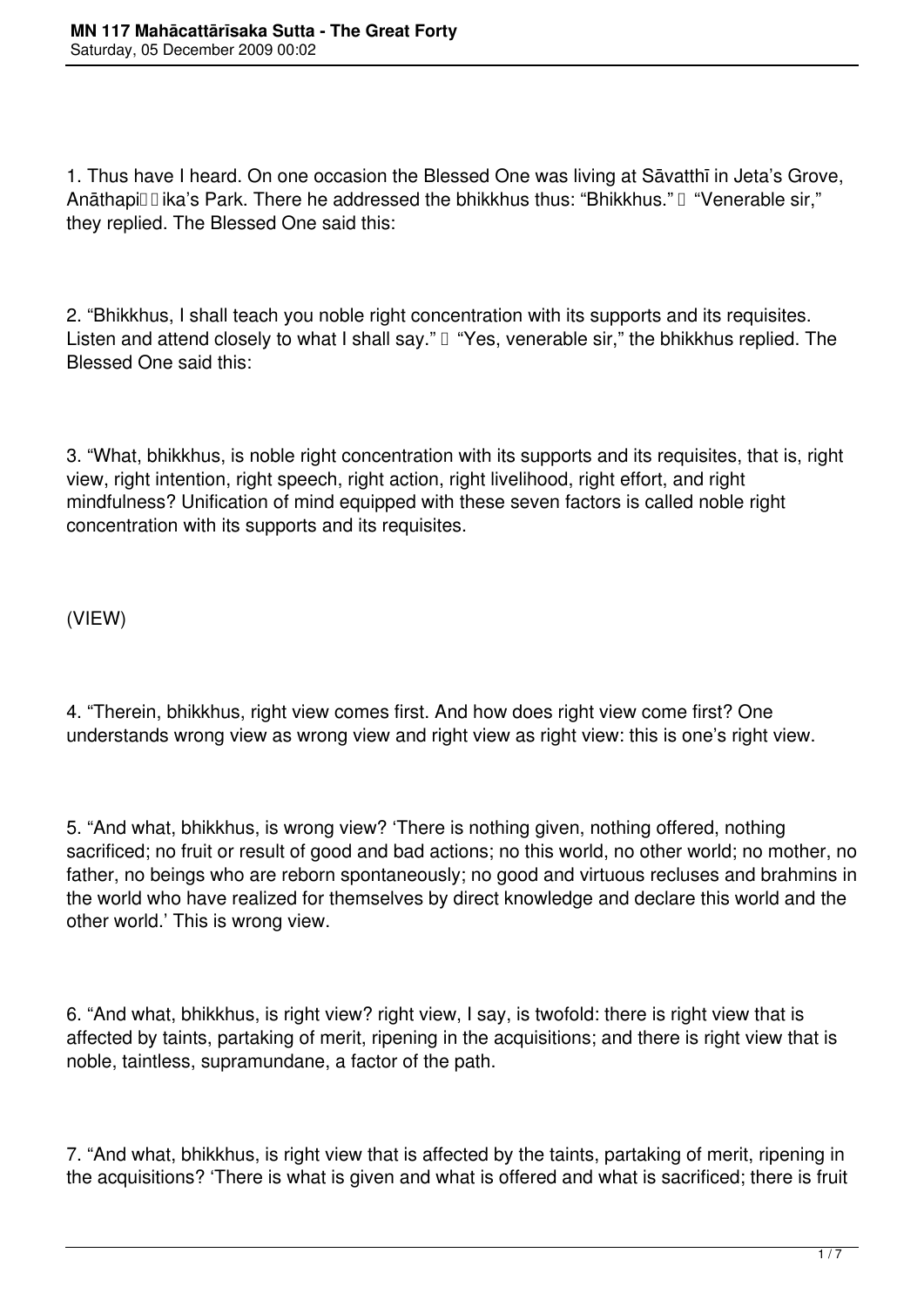and result of good and bad actions; there is this world and the other world; there is mother and father; there are beings who are reborn spontaneously; there are in the world good and virtuous recluses and brahmins who have realized for themselves by direct knowledge and declare this world and the other world.' This is right view affected by taints, partaking of merit, ripening in the acquisitions.

8. "And what, bhikkhus, is right view that is noble, taintless, supramundane, a factor of the path? The wisdom, the faculty of wisdom, the power of wisdom, the investigation-of-states enlightenment factor, the path factor of right view in one whose mind is noble, whose mind is taintless, who possesses the noble path and is developing the noble path: this is right view that is noble, taintless, supramundane, a factor of the path.

9. "One makes an effort to abandon wrong view and to enter upon right view: this is one's right effort. Mindfully one abandons wrong view, mindfully one enters upon and abides in right view: this is one's right mindfulness. Thus these three states run and circle around right view, that is, right view, right effort, and right mindfulness.

(INTENTION)

10. "Therein, bhikkhus, right view comes first. And how does right view come first? One understands wrong intention as wrong intention and right intention as right intention: this is one's right view.

11. "And what, bhikkhus, is wrong intention? The intention of sensual desire, the intention of ill will, and the intention of cruelty: this is wrong intention.

12. "And what, bhikkhus, is right intention? Right intention, I say, is twofold: there is right intention that is affected by taints, partaking of merit, ripening in the acquisitions; and there is right intention that is noble, taintless, supramundane, a factor of the path.

13. "And what, bhikkhus, is right intention that is affected by taints, partaking of merit, ripening in the acquisitions? The intention of renunciation, the intention of non-ill will, and the intention of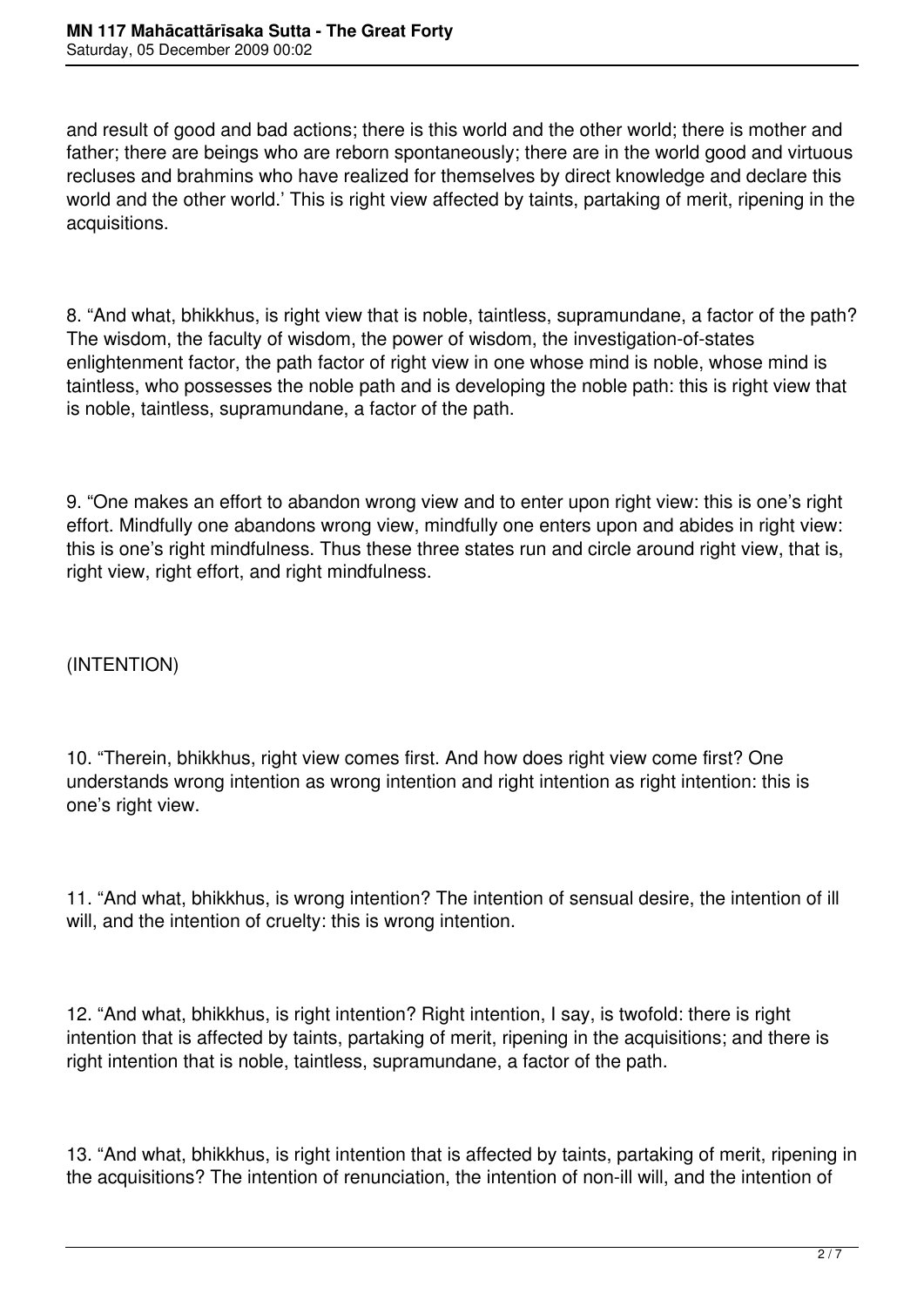non-cruelty: this is right intention that is affected by taints...ripening in the acquisitions.

14. "And what, bhikkhus, is right intention that is noble, taintless, supramundane, a factor of the path? The thinking, thought, intention, mental absorption, mental fixity, directing of mind, verbal formation in one whose mind is noble, whose mind is taintless, who possesses the noble path and is developing the noble path: this is right intention that is noble...a factor of the path.

15. "One makes an effort to abandon wrong intention and to enter upon right intention: this is one's right effort. Mindfully one abandons wrong intention, mindfully one enters upon and abides in right intention: this is one's right mindfulness. Thus these three states run and circle around right intention, that is, right view, right effort, and right mindfulness.

(SPEECH)

16. "Therein, bhikkhus, right view comes first. And how does right view come first? One understands wrong speech as wrong speech and right speech as right speech: this is one's right view.

17. "And what, bhikkhus, is wrong speech? False speech, malicious speech, harsh speech, and gossip: this is wrong speech.

18. "And what, bhikkhus, is right speech? Right speech, I say, is twofold: there is right speech that is affected by taints, partaking of merit, ripening in the acquisitions; and there is right speech that is noble, taintless, supramundane, a factor of the path.

19. "And what, bhikkhus, is right speech that is affected by taints, partaking of merit, ripening in the acquisitions? Abstinence from false speech, abstinence from malicious speech, abstinence from harsh speech, abstinence from gossip: this is right speech that is affected by taints...ripening in the acquisitions.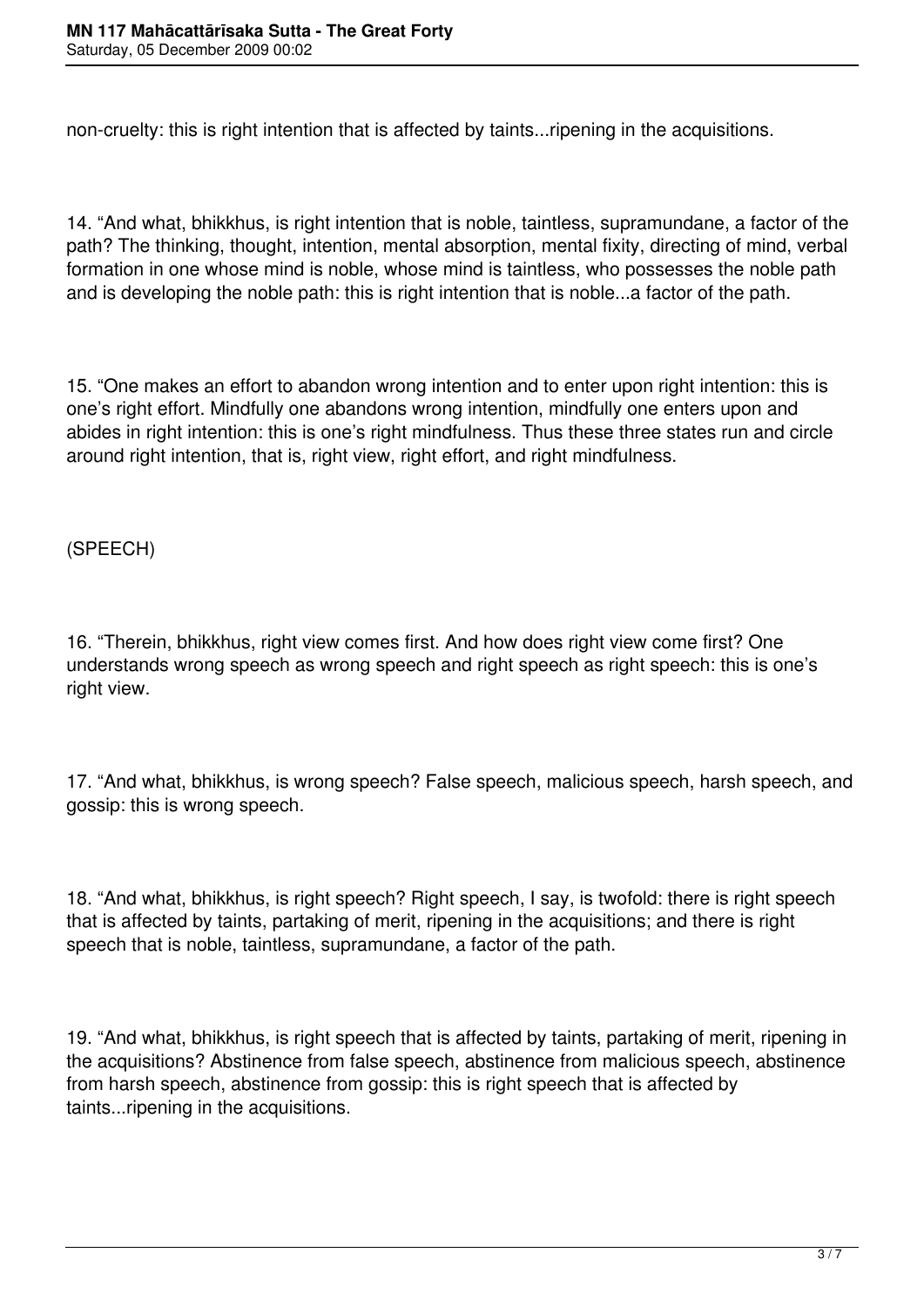20. "And what, bhikkhus, is right speech that is noble, taintless, supramundane, a factor of the path? The desisting from the four kinds of verbal misconduct, the abstaining, refraining, abstinence from them in one whose mind is noble, whose mind is taintless, who possesses the noble path and is developing the noble path: this is right speech that is noble...a factor of the path.

21. "One makes an effort to abandon wrong speech and to enter upon right speech: this is one's right effort. Mindfully one abandons wrong speech, mindfully one enters upon and abides in right speech: this is one's right mindfulness. Thus these three states run and circle around right speech, that is, right view, right effort, and right mindfulness.

(ACTION)

22. "Therein, bhikkhus, right view comes first. And how does right view come first? One understands wrong action as wrong action and right action as right action: this is one's right view.

23. "And what, bhikkhus, is wrong action? Killing living beings, taking what is not given, and misconduct in sensual pleasures: this is wrong action.

24. "And what, bhikkhus, is right action? Right action, I say, is twofold: there is right action that is affected by taints, partaking of merit, ripening in the acquisitions; and there is right action that is noble, taintless, supramundane, a factor of the path.

25. "And what, bhikkhus, is right speech that is affected by taints, partaking of merit, ripening in the acquisitions? Abstinence from killing living beings, abstinence from taking what is not given, abstinence from misconduct in sensual pleasures: this is right action that is affected by taints...ripening in the acquisitions.

26. "And what, bhikkhus, is right action that is noble, taintless, supramundane, a factor of the path? The desisting from the three kinds of bodily misconduct, the abstaining, refraining, abstinence from them in one whose mind is noble, whose mind is taintless, who possesses the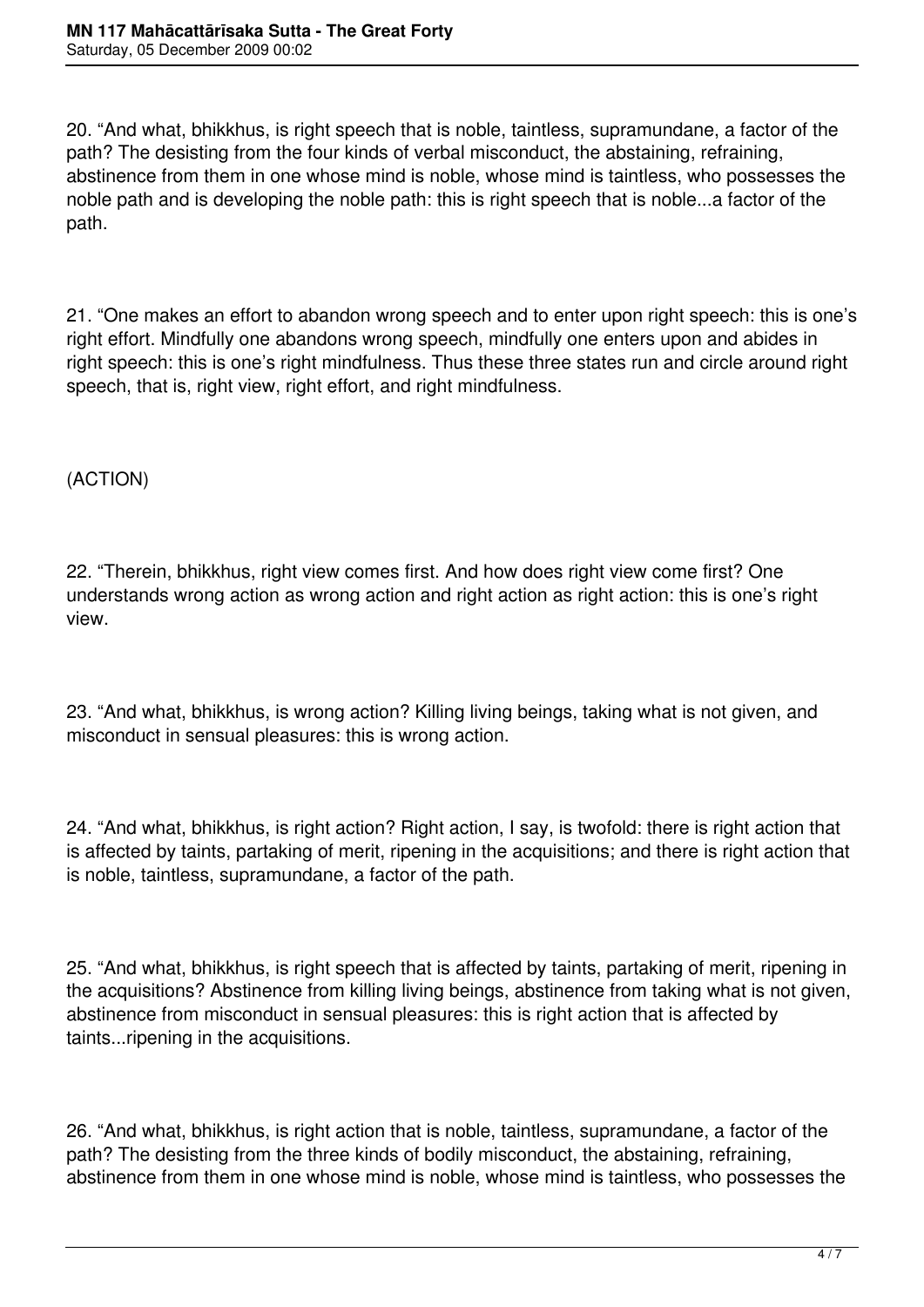noble path and is developing the noble path: this is right action that is noble...a factor of the path.

27. "One makes an effort to abandon wrong action and to enter upon right action: this is one's right effort. Mindfully one abandons wrong action, mindfully one enters upon and abides in right action: this is one's right mindfulness. Thus these three states run and circle around right action, that is, right view, right effort, and right mindfulness.

(LIVELIHOOD)

28. "Therein, bhikkhus, right view comes first. And how does right view come first? One understands wrong livelihood as wrong livelihood and right livelihood as right livelihood: this is one's right view.

29. "And what, bhikkhus, is wrong livelihood? Scheming, talking, hinting, belittling, pursuing gain with gain: this is wrong livelihood.

30. "And what, bhikkhus, is right livelihood? Right livelihood, I say, is twofold: there is right livelihood that is affected by taints, partaking of merit, ripening in the acquisitions; and there is right livelihood that is noble, taintless, supramundane, a factor of the path.

31. "And what, bhikkhus, is right livelihood that is affected by taints, partaking of merit, ripening in the acquisitions? Here, bhikkhus, a noble disciple abandons wrong livelihood and gains his living by right livelihood: this is right livelihood that is affected by taints...ripening in the acquisitions.

32. "And what, bhikkhus, is right livelihood that is noble, taintless, supramundane, a factor of the path? The desisting from wrong livelihood, the abstaining, refraining, abstinence from it in one whose mind is noble, whose mind is taintless, who possesses the noble path and is developing the noble path: this is right livelihood that is noble...a factor of the path.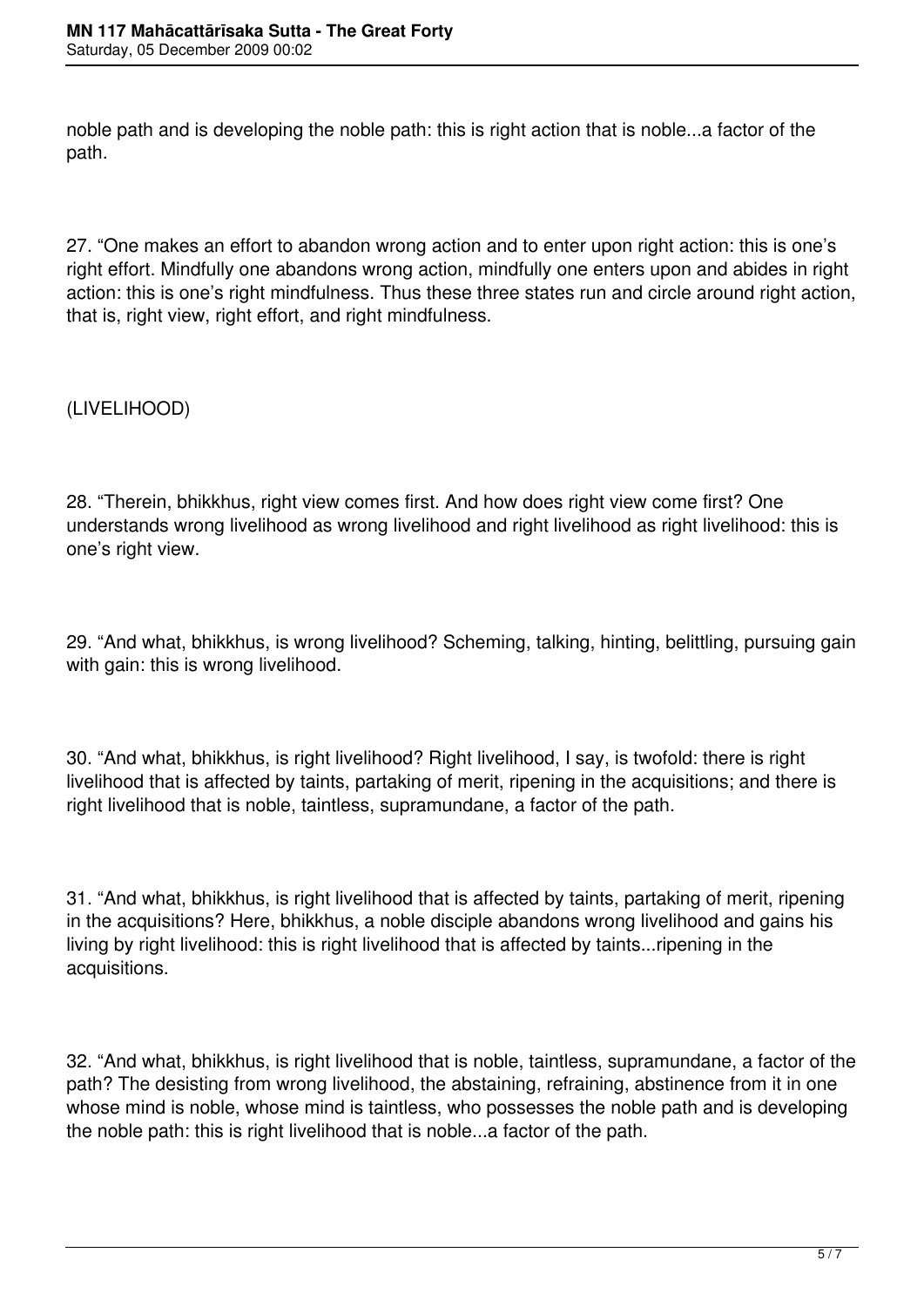33. "One makes an effort to abandon wrong livelihood and to enter upon right livelihood: this is one's right effort. Mindfully one abandons wrong livelihood, mindfully one enters upon and abides in right livelihood: this is one's right mindfulness. Thus these three states run and circle around right livelihood, that is, right view, right effort, and right mindfulness.

(THE GREAT FORTY)

34. "Therein, bhikkhus, right view comes first. And how does right view come first? In one of right view, right intention comes into being; in one of right intention, right speech comes into being; in one of right speech, right action comes into being; in one of right action, right livelihood comes into being; in one of right livelihood, right effort comes into being; in one of right effort, right mindfulness comes into being; in one of right mindfulness, right concentration comes into being; in one of right concentration, right knowledge comes into being; in one of right knowledge, right deliverance comes into being. Thus, bhikkhus, the path of the disciple in higher training possesses eight factors, the arahant possesses ten factors.

35. "Therein, bhikkhus, right view comes first. And how does right view come first? In one of right view, wrong view is abolished, and the many evil unwholesome states that originate with wrong view as condition are also abolished, and the many wholesome states that originate with right view as condition come to fulfillment by development.

"In one of right intention, wrong intention is abolished, and the many evil unwholesome states that originate with wrong intention as condition are also abolished, and the many wholesome states that originate with right intention as condition come to fulfillment by development.

"In one of right speech, wrong speech is abolished... In one of right action, wrong action is abolished... In one of right action, wrong action is abolished... In one of right livelihood, wrong livelihood is abolished... In one of right effort, wrong effort is abolished... In one of right mindfulness, wrong mindfulness is abolished... In one of right concentration, wrong concentration is abolished... In one of right knowledge, wrong knowledge is abolished... In one of right deliverance, wrong deliverance is abolished, and the many evil unwholesome states that originate with wrong deliverance as condition are also abolished, and the many wholesome states that originate with right deliverance as condition come to fulfillment by development.